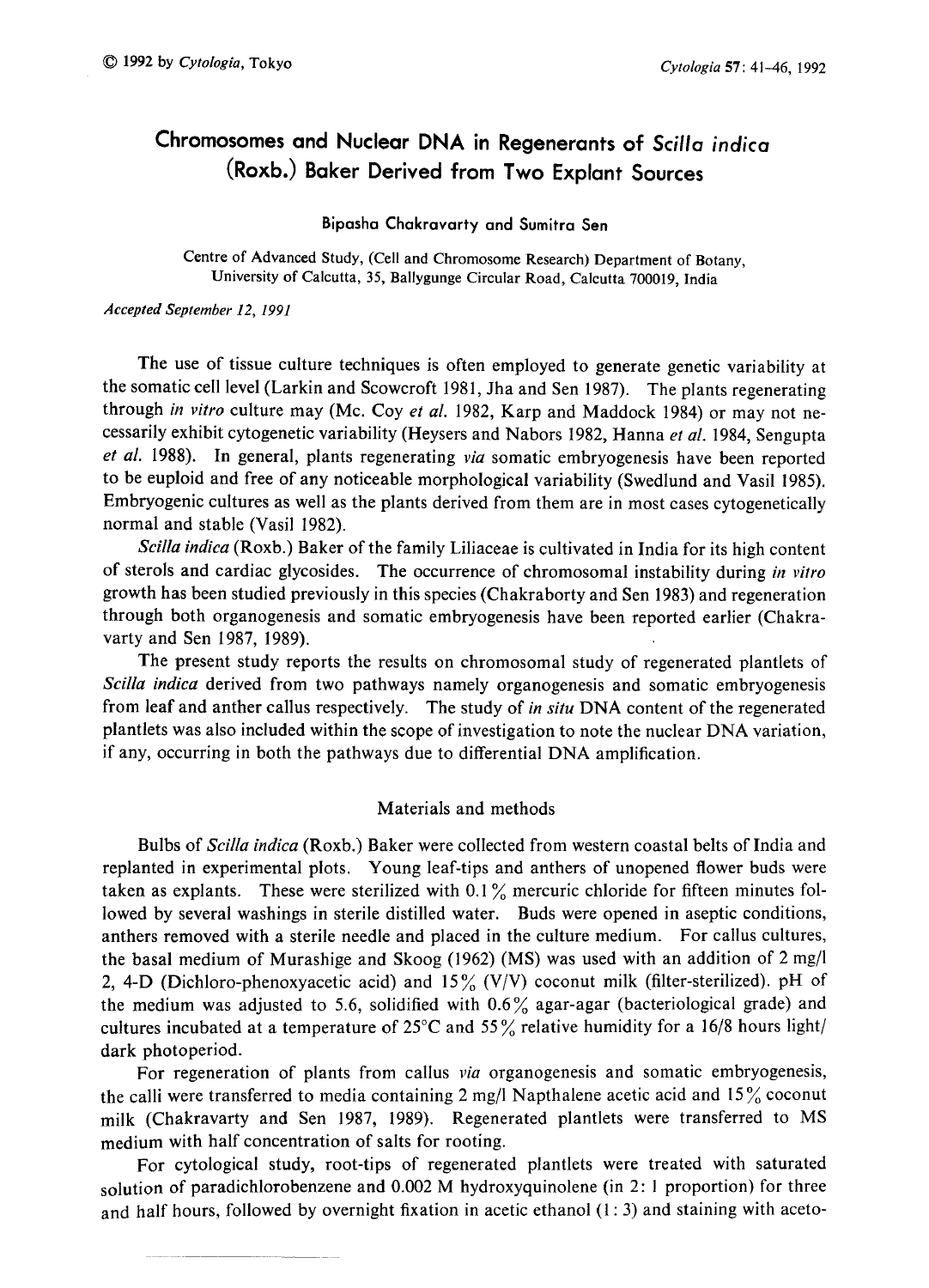orcein (Sharma and Sharma 1980).

For in situ estimation of nuclear DNA, root-tips were hydrolyzed in (N) HCl and stained in Feulgen's reagent. Squashes were prepared and readings of transmittance values for the Feulgen-stained nuclei were measured with Leitz-Wetzlar Aristophot with microspectrophoto meter in a wavelength of 550 nm (Sharma and Sharma 1980). 4C value was calculated on the basis of optical density in terms of relative arbitrary units of absorbances which were con verted to absolute units in picograms by using 4C nuclear DNA value for *Allium cepa* roottips as standard (Van't Hof 1965).



Fig. 1. Karyotype of plants showing the different types of chromosomes. A, Karyotype of in vivo plant, B-F, of regenerants from leaf callus. G-K, of regenerants from anther callus.

## Results

Cytological investigations of root-tips of plants regenerating from leaf-derived callus through organogenesis showed that all the forty regenerated plantlets analyzed were diploids containing  $2n=30$  chromosomes. These included plants regenerating from callus of different ages *i. e.* 60 day old to 240 day old callus. Calli that were over 240 days old did not show any regeneration.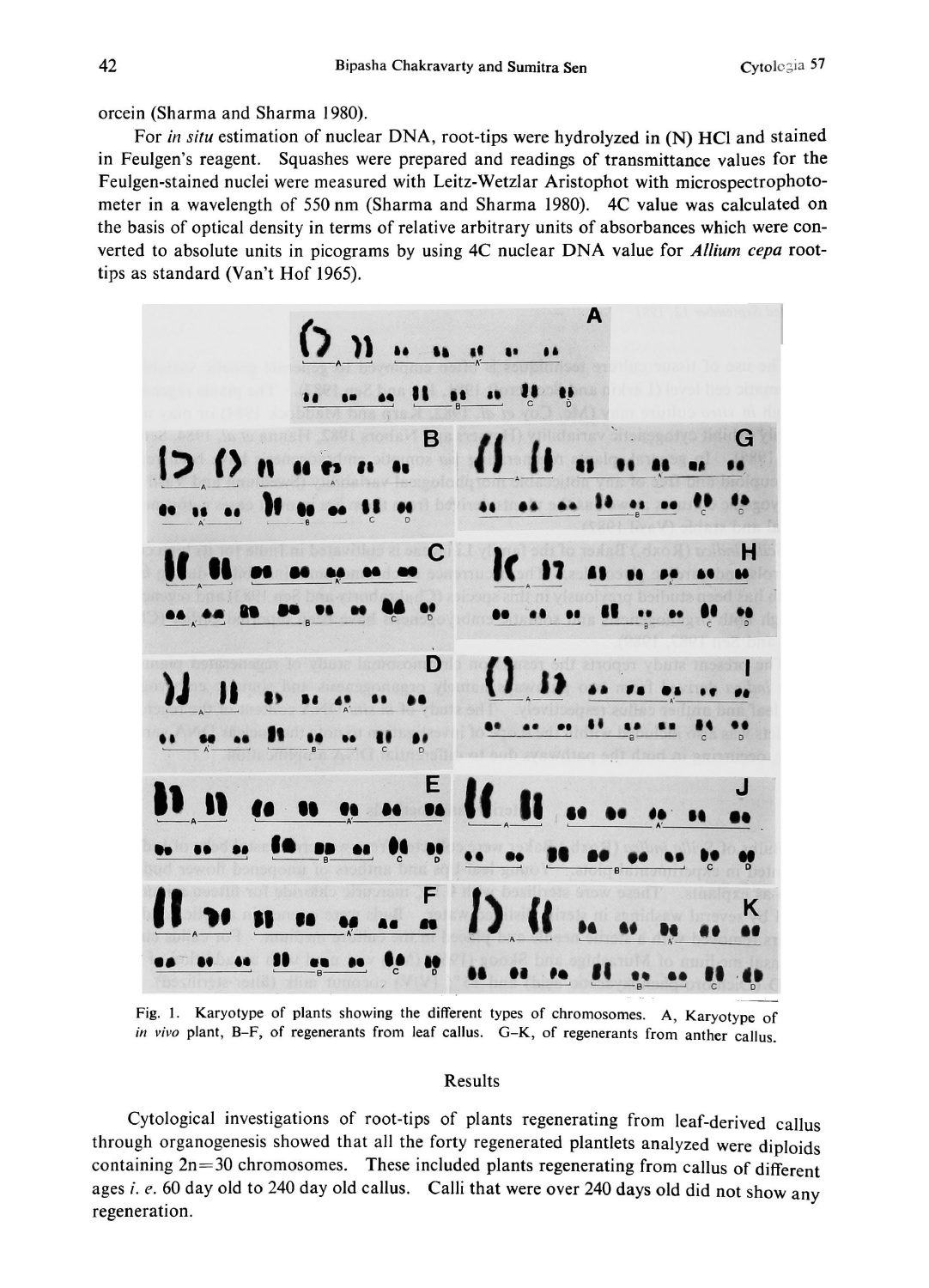Out of these forty regenerated plantlets, five plants were studied in detail for karyotype analysis. A comparison of the karyotype of root-tips of in vitro grown plantlets with those of an in vivo grown plant (Fig. 1) showed that all chromosomes could be grouped into five types—A,  $A_1$ , B, C and D on the basis of the position of primary and secondary constrictions and length (Table 1).

Of the five regenerated plantlets from leaf callus analyzed for chromosome details, four plants were found to be similar in gross karyotypic features with those of the in vivo grown plant (Fig. 1) *i.e.* two pairs of chromosomes of type A, eight pairs of type A', three pairs of type B and two pairs each of types C and D (Table 2). But in case of plant no. 2 (Fig. 1C) differences from the *in vivo* plant were noted in the number of chromosomes of type  $A'$  and B (Table 2). Among members of homologous pairs, slight size differences in the length of chromosomes were also noted in some cases as in plants 2, 3 and 4.

| Type | Number of<br>constrictions | Nature of primary<br>constriction | Nature of secondary<br>constriction | Range of length of<br>chromosome<br>$(\mu m)$ |
|------|----------------------------|-----------------------------------|-------------------------------------|-----------------------------------------------|
|      | One.                       | Submedian                         |                                     | $13 - 5$                                      |
|      | One                        | Submedian                         |                                     | $4.9 - 1.3$                                   |
| в    | One                        | Median                            |                                     | $5 - 1.5$                                     |
|      | Two                        | Submedian                         | Subterminal                         | $4 - 2$                                       |
|      | Two                        | Subterminal                       | Subterminal                         | 3-2                                           |

Table 1. Characteristics of different chromosome types found in Scilla indica

Table 2. Karyotype analysis of regenerated diploid plants derived from callus of two explants

| Plant<br>no. | Source of plant                      | Karyotype formula          | Range of chromosome length<br>$(\mu m)$ |  |
|--------------|--------------------------------------|----------------------------|-----------------------------------------|--|
|              | In vivo plant                        | $4A + 16A' + 6B + 2C + 2D$ | $10.5 - 1.5$                            |  |
|              | In vitro plant<br>from leaf callus   | $4A+16A'+6B+2C+2D$         | $10.0 - 1.5$                            |  |
| 2            | $^{\prime\prime}$                    | $4A + 14A' + 8B + 2C + 2D$ | $9.5 - 1.5$                             |  |
| 3            | $^{\prime\prime}$                    | $4A+16A'+6B+2C+2D$         | $9.5 - 1.5$                             |  |
| 4            | $^{\prime\prime}$                    | $4A + 16A' + 6B + 2C + 2D$ | $13.0 - 1.5$                            |  |
| 5            | $^{\prime\prime}$                    | $4A + 16A' + 6B + 2C + 2D$ | $10.0 - 1.5$                            |  |
| 6            | In vitro plant<br>from anther callus | $4A + 16A' + 6B + 2C + 2D$ | $11.5 - 1.5$                            |  |
|              | $^{\prime\prime}$                    | $4A+16A'+6B+2C+2D$         | $12.0 - 1.25$                           |  |
| 8            | $^{\prime\prime}$                    | $4A+16A'+6B+2C+2D$         | $10.0 - 1.5$                            |  |
| 9            | $^{\prime\prime}$                    | $4A + 14A' + 8B + 2C + 2D$ | $10.0 - 1.5$                            |  |
| 10           | $^{\prime\prime}$                    | $4A + 16A' + 6B + 2C + 2D$ | $9.5 - 1.5$                             |  |

The plants regenerated from anther callus via somatic embryogenesis showed both diploid and mixoploid types. Out of twenty plants analyzed, seventeen plants were observed to be diploids with all the cells showing  $2n=30$  chromosomes, whereas three plants had a mixed population of cells comprising of diploids, hypodiploids and hyperdiploids.

Detailed karyotype analysis of five diploid plantlets regenerated from anther callus (Table 2) showed that in plantlets 6, 7, 8 and 10 no differences in the morphology of the chromosomes were observed from the in vivo grown plant (Fig. 1). But only in case of plant no. 9 (Fig. 1J) changes in the number of chromosomes of types A' and B were noted (Table 2).

The mixoploid plantlets obtained from anther callus had predominantly diploid cells but some hypodiploids and hyperdiploid cells were also seen in low proportions (Table 3) the pre centage of which differed in the three plants. Mitotic abnormalities were also noted in these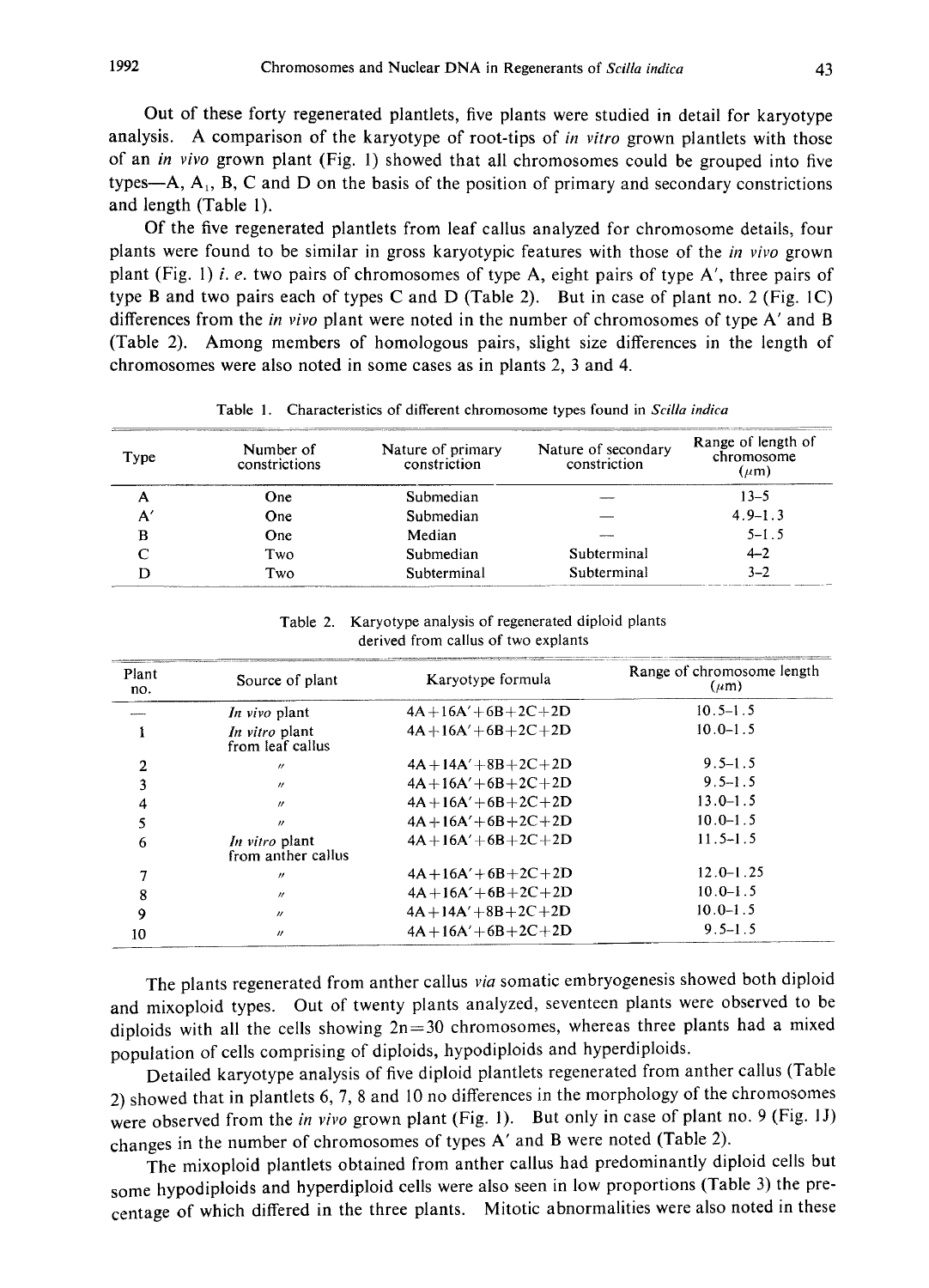mixoploid plants. The karyotype of the diploid cells was similar to those of in vivo grown plants.

#### DNA content of regenerants

Estimation of the DNA content of regenerants derived from leaf callus showed that all the forty diploid plantlets analyzed had a mean DNA value of 22.6 picograms which resembled



Fig. 2. DNA distribution pattern of regenerants from leaf and anther callus.

| Plant<br>no. | Mitotic Index | Percentage of cells showing |                         |                            |                          |
|--------------|---------------|-----------------------------|-------------------------|----------------------------|--------------------------|
|              |               | Diploids<br>$2n = 30$       | Hypodiploids<br>$2n=30$ | Hyperdiploids<br>$2n = 30$ | Mitotic<br>abnormalities |
|              | 2.81          | 88.68                       | 5.3                     | 6.02                       | 34.1                     |
|              | 3.96          | 88.10                       | 1.8                     | 10.10                      | 25.2                     |
|              | 257           | 93.03                       | 2.62                    | 4.35                       | 28.7                     |

Table 3. Cytological status of mixoploid plants regenerated from anther callus

Table 4. Mean DNA content of regenerated plantlets derived from leaf and anther callus

| Source of plant | Cytological status<br>of plant | No. of plants<br>analyzed | Mean DNA content in picograms<br>$\pm$ standard error |
|-----------------|--------------------------------|---------------------------|-------------------------------------------------------|
| In vivo plant   | Diploid                        |                           | $23.4 + 0.12$                                         |
| Leaf callus     | Diploid                        | 40                        | $22.6 + 0.17$                                         |
| Anther callus   | Diploid                        |                           | $21.9 + 0.56$                                         |
| Anther callus   | Mixoploid                      |                           | $34.2 + 1.21$                                         |

that of in vivo plant (Table 4). The DNA content of these diploid plants was distributed at only one peak corresponding to the 4C DNA content value (Fig. 2) and no great differences were observed in the DNA distribution pattern of all diploid plants examined.

In plants regenerating from anther callus, the diploid plantlets showed a mean DNA value of 21.9 picograms which resembled those of in vivo grown plants (Table 4). On the other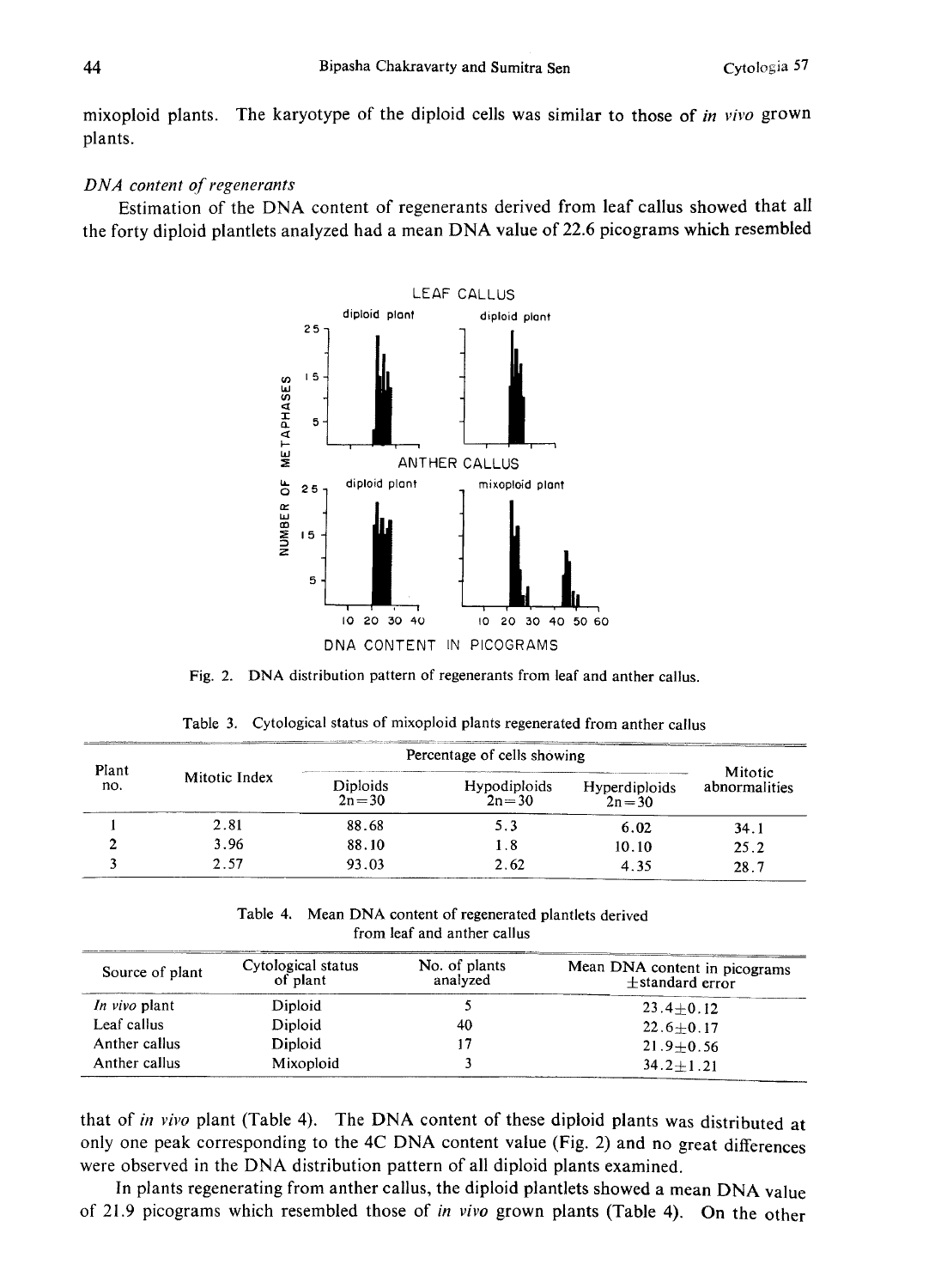hand in the three plants with mixoploid population of cells, the mean DNA content showed a value of 34.2 picograms (Table 4) which indicated the presence of cells at various ploidy levels. In mixoploid plants, the DNA content showed various values distributed in different peaks (Fig. 2) whereas the diploid plants had DNA values concentrated at one peak only correspond ing to the 4C DNA level.

## Discussion

The predominance of diploid cells in regenerants from both organogenetic and embryo genetic pathways clearly indicates that diploid cells in the callus get preferentially selected for regeneration (Orton 1980, Ogihara 1981). In regenerants derived from anther callus through somatic embryogenesis, a few mixoploid plants were also obtained. Thus, the possibility of securing stable diploid genotypes is higher from leaf callus via organogenesis rather than from anther callus through somatic embryogenesis in *Scilla indiva*. Stable regenerants from somatic embryos have, however been reported in other species (Lu and Vasil 1982, Hanna et al. 1984).

Detailed karyotype analysis of chromosomes of regenerated diploid plants revealed ap parently minute changes in the chromosome morphology in plants regenerating from both pathways. To what extent this is a reflection of chromosomal differences or slight differential condensation in the metaphases is yet to be ascertained. Since the changes are very small and almost imperceptible it is inferred that karyotypes of regenerated diploid plants do not differ, at least in gross features.

In the mixoploid plants, the number of hyperdiploid cells are more than in the hypodi ploids (Table 3). If their origin is through non-disjunction, the ratio of the two should have been the same, as non-disjunction results in equal number of hypo- and hyperdiploid nuclei. The low frequency of hypodiploid cells may suggest their selective elimination in mitosis.

The DNA content showed a wide variation in the mixoploid plants with different peaks, one near the tetraploid value having high amounts of mean nuclear DNA. This mixoploidy and high DNA may owe their origin to the variability in anther callus (Mc. Coy et al. 1982, Armstrong et al. 1983) and ultimately to low mosaicism in the explant. The nature of the explant thus plays an important role in the generation of the variability as noted in other spe cies as well (Cavallini and Cionini 1986).

The heterogeneity of anther tissue including the presence of tapetal cells may contribute to variation in chromosome and DNA amounts. The presence of cells at different ploidy levels in the anther tissue at the time of explantation might have been reflected in the regen erants. Thus anther culture, at least in Scilla indica, may provide scope to broaden the genetic spectrum and induce a wide genetic base with numerical if not structural variations of chro mosomes.

In this species, leaf explants can be utilized to secure mass propagation of stable regener ants whereas anther callus offers scope for securing mixoploid regenerants and variant geno types.

#### Summary

Chromosome analysis of regenerants of Scilla indica (Roxb.) Baker obtained through organogenesis from leaf callus and somatic embryogenesis from anther callus was carried out. The plants regenerating from the leaf callus were all diploids whereas those regenerating through somatic embryos from anther cellus showed both diploid and mixoploid plantlets. The karyotype of the regenerants did reveal major structural changes in the diploid plantlets derived from both callus lines. In situ nuclear DNA estimation of the regenerants indicated